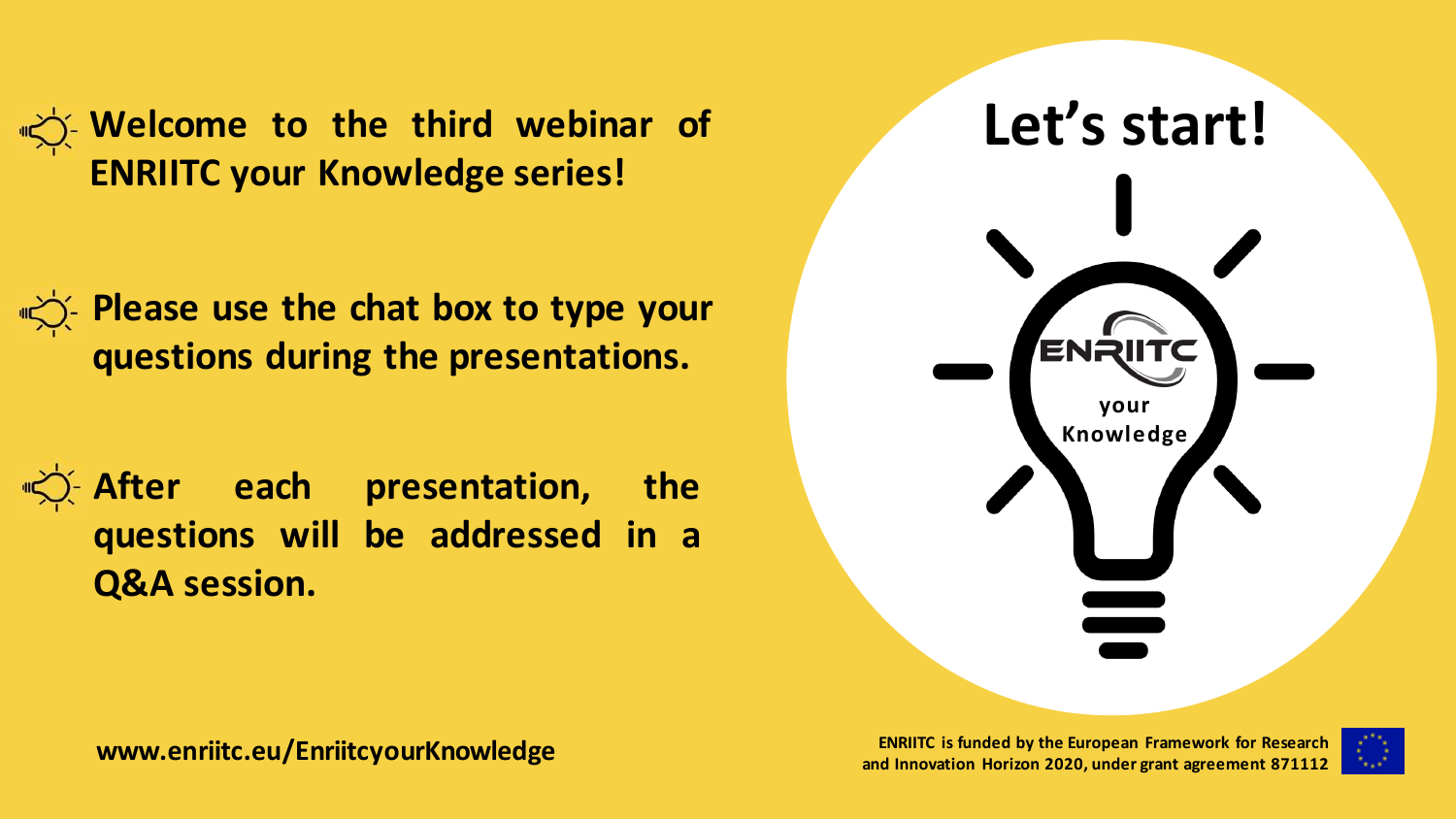#### Webinar #3

## *Industrial impact in Big Science market after one year of COVID pandemic*

Friday 18 June, 10:00 – 12:00 CEST *Paolo Acunzo, ENEA*

*ILO for F4E/ITER, (IT), PERIIA Chair*



*Belén del Cerro, CDTI E.P.E. ILO for F4E/ITER, (ES), PERIIA Deputy chair*

*Laurent Jammes, CNRS - INSU ILO for ESO, (FR), PERIIA board*



*Nikolaj Zangenberg, DTI ILO for CERN, (DK), PERIIA board*

*Anna Hall, Big Science Sweden ILO for ESS, (SW), PERIIA Communication*



*Toon Verhoeven, Big Science Netherlands (NL), PERIIA Membership*



*Martin Townsend, UKAE (UK), PERIIA board*

**your Knowledge**

ENf

PERIA



**PERIIA Board members** *Pan European Research Infrastructure ILO (Industrial Liaison Officer) Association*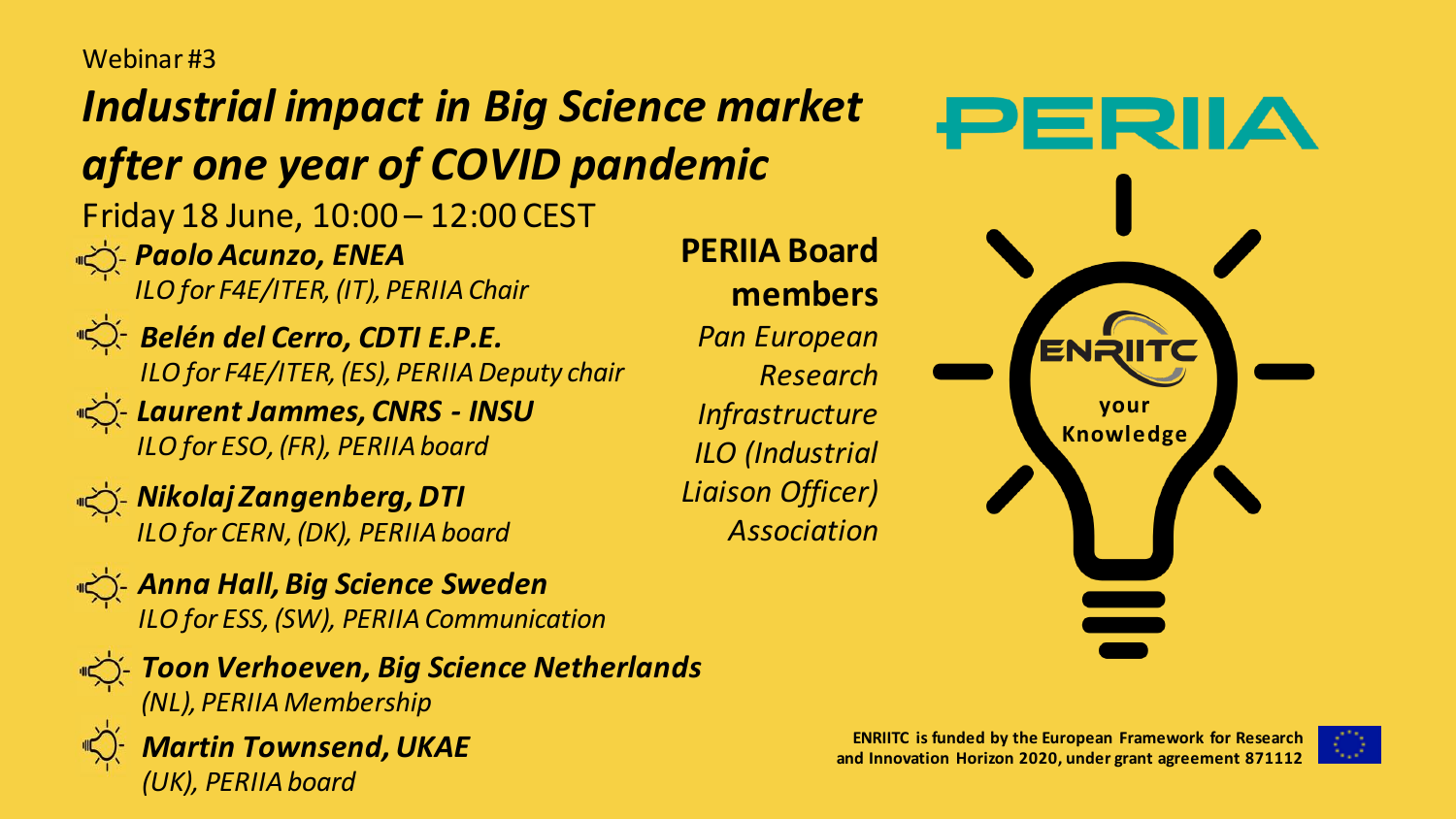Webinar #3

*Industrial impact in Big Science market after one year of COVID pandemic* Friday 18 June, 10:00 – 12:00 CEST

### **Big Science organisations'speakers:**

**Speaker 1: Mirko Menninga, ESS** *Head of Supply, Procurement & Logistics Division*

**Speaker 2: Anders Unnervik, CERN** *Head of Procurement and Industrial Services Group*

**Speaker 3 : Franck Germes, ESA** *Head of Earth Observation, Navigation and Telecommunications Procurement Division*

**Speaker 4 : Leonardo Biagioni, F4E** *Deputy Chief Financial Officer*

**www.enriitc.eu/EnriitcyourKnowledge**



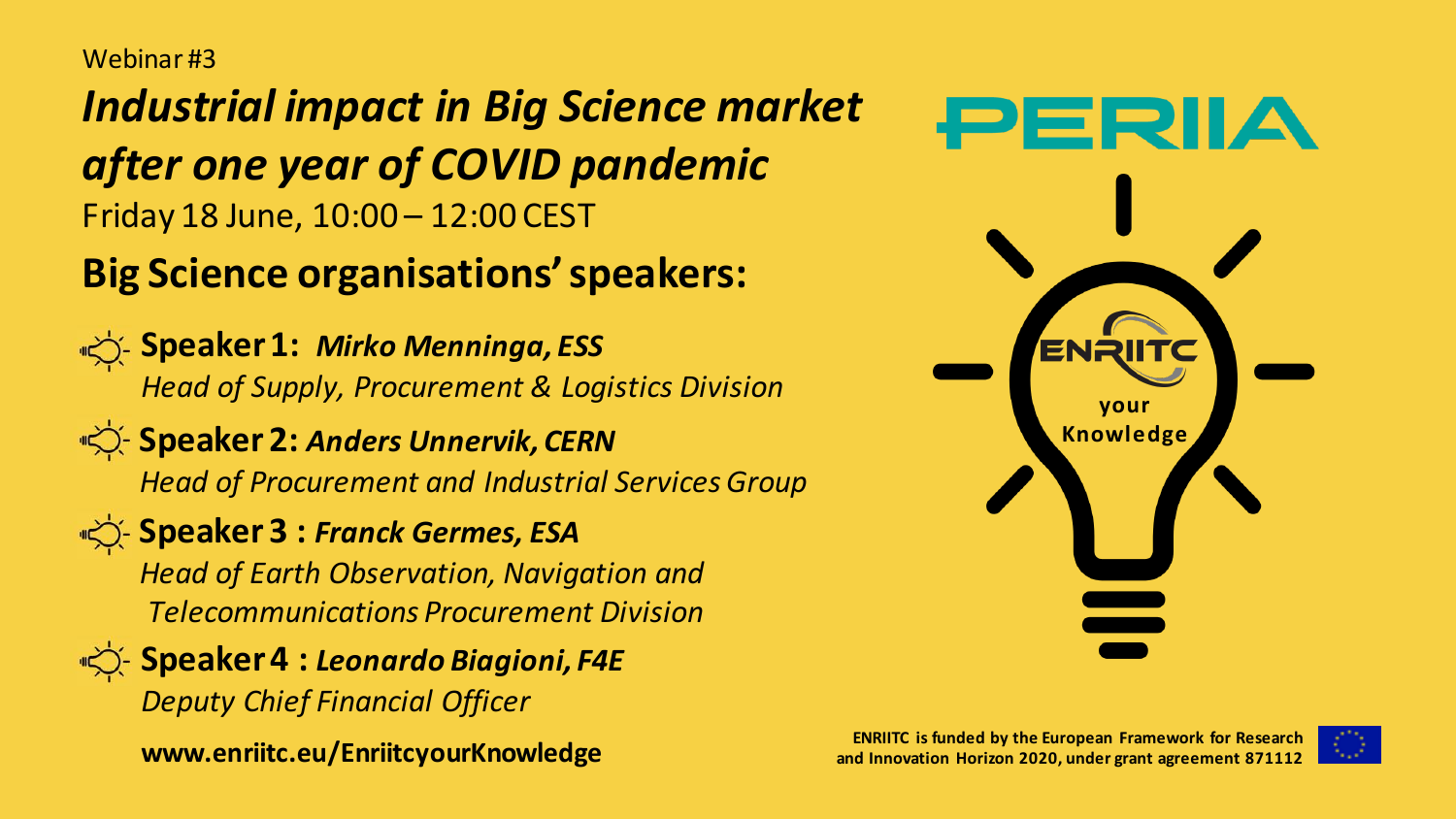## **Housekeeping**



**Please note that this session is being recorded. By remaining in the meeting, you are consenting to it being recorded.**

**Please, disable your camera during presentations. Speakers only are invited to turn on their video during their presentation. Activate your camera during Q&A and exchange of experience sessions.**

**Please, mute your microphone and use the chat box during presentations. Unmute your microphone for questions and comments during Q&A and exchange of experience sessions. www.enriitc.eu/EnriitcyourKnowledge**

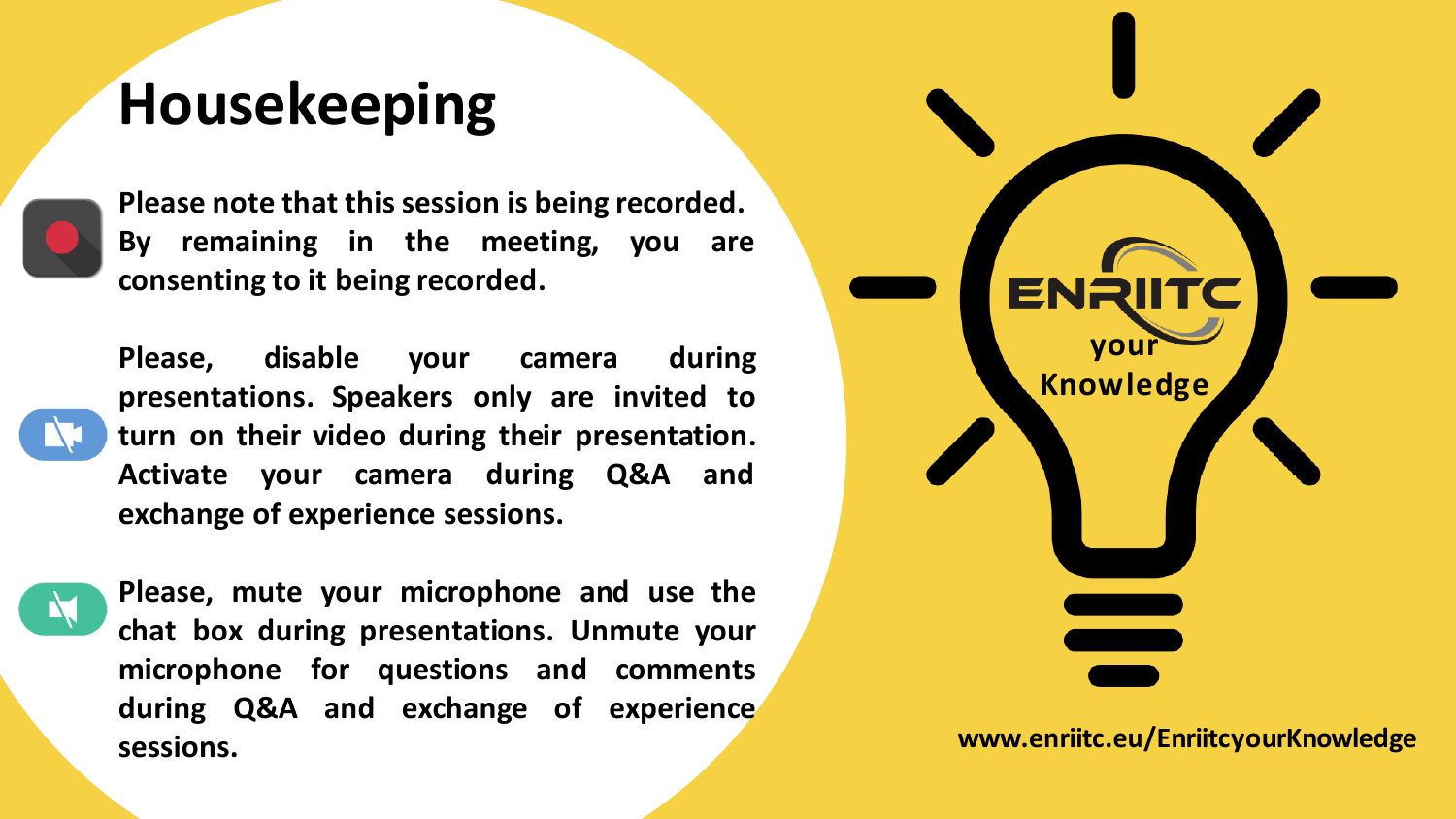# **Introduction**

#### *What to expect in this series?*

- The **ENRIITC** project aims to build a permanent pan-**European network of Industrial Liaison and Contact Officers (ILOs and ICOs) and enable industry to become a full partner of research infrastructures** whether it is as a user, a supplier, or a co-creator.
- **ENRIITC your Knowledge** is a series of online training and organisational webinars targeted to experts involved in setting up **collaborations between Research Infrastructures and Industry**, such as **ILO** and **ICO**.
- The overall aim of this webinar series is to **share knowledge, expertise, skills and best practices amongst ILOs and ICOs.**
- ENRIITC project is led by the **European Spallation Source** with **five RIs and five ILO organisations**in the consortium. **www.enriitc.eu/EnriitcyourKnowledge**

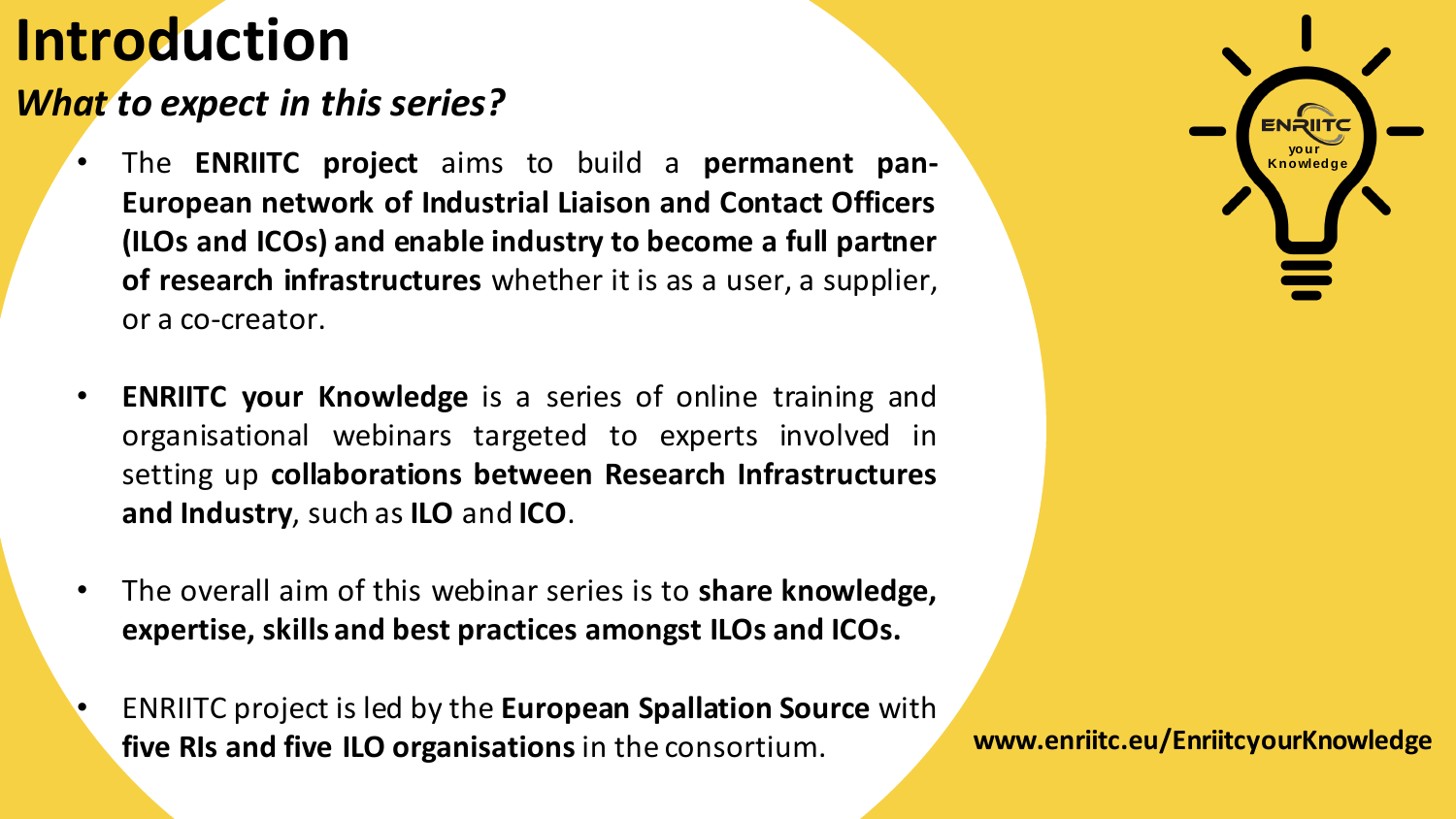# **Introduction**

### *Scope of the webinar*

**This 3rd ENRIITC your Knowledge webinar, will be focusing on:** 

#### y and the international RIs; **Industrial impact on Big Science market, after one year of COVID pandemic**

**O** (**Industry Contact Officers**), research infrastructures staff *introduction by Paolo Acunzo*

**PERIIA analysis: outcomes of ILOs questionnaire, presented by Belén del Cerro** way for future synergies and collaborations between these

Big Science market measures: BSOs presentations, views on their role and key performance indicators. *moderated by Nikolaj Zangenberg*

**Webinar debate: the Mentimeter experience,**  *coordinated by Anna Hall*

**ILOs proposals: discussion and next steps,** *moderated by Toon Verhoeven*



**www.enriitc.eu/EnriitcyourKnowledge**